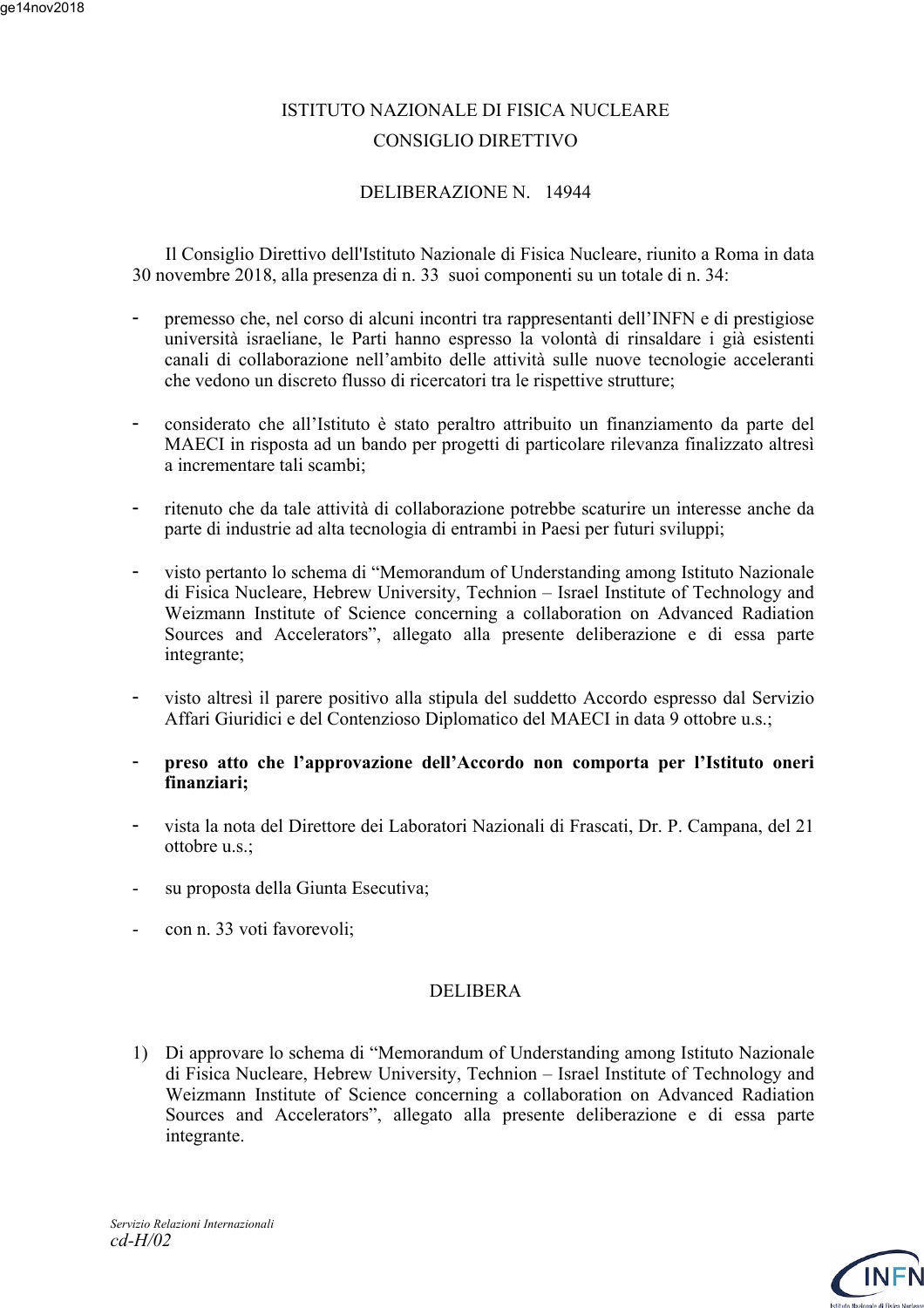**Memorandum of Understanding**

among

**Istituto Nazionale di Fisica Nucleare (INFN), Italy** and **Hebrew University, Jerusalem, Israel Technion - Israel Institute of Technology, Haifa, Israel T Weizmann Institute of Science, Rehovot, Israel**

concerning

**Collaboration on Advanced Radiation Sources and Accelerators**



**INFN** 

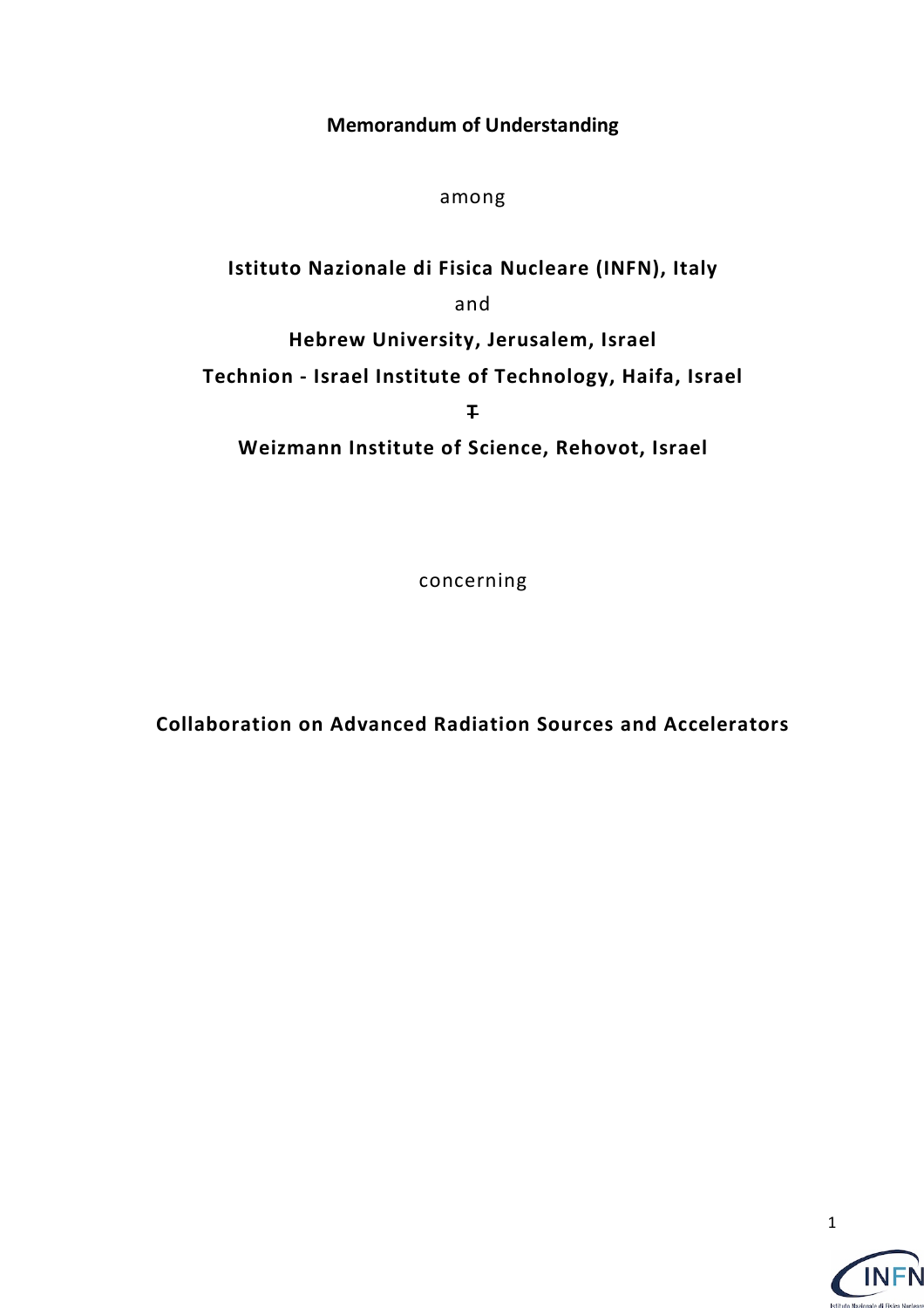### **PREAMBLE**

This non-binding Memorandum of Understanding is made by and among the following Institutions, as listed here, hereinafter collectively referred to as the "Parties":

- o Istituto Nazionale di Fisica Nucleare (INFN), Italy
- o Hebrew University, Jerusalem, Israel
- o Technion Israel Institute of Technology, Haifa, Israel
- o Weizmann Institute of Science, Rehovot, Israel

HAVING REGARD TO, the Agreement for industrial scientific and technological cooperation between the Government of the Italian Republic and the Government of Israel signed on 13 June 2000 and entered into force in Italy by law n. 154 on 11 July 2002;

WHEREAS, the Parties have expressed their common interest in strengthening the cooperation in the field of science and technology on topics of mutual interest;

DESIRING, to open the participation in the present MoU to any further Israeli Institution of higher education at a later stage;

IT IS AGREED AS FOLLOWS:

# **Article 1 Purpose**

The purpose of the present Memorandum of Understanding, hereinafter referred to as "MoU", is to establish an operational framework for scientific and technical collaboration among the Parties in the field of advanced radiation sources and accelerators.

#### **Article 2 Forms of Cooperation**

1. Subject to the laws and regulations of the two Countries, the Parties agree that the scientific cooperation may include the following subjects:

- a) Laser interaction with plasma (foils, ice, gas jets)
- b) Light sources (inverse Compton, Synchrotron, FEL)
- c) Laser assisted accelerators
- d) Compact accelerators
- e) Fusion oriented configuration
- f) Neutron source
- g) Time domain spectroscopy

 $\mathcal{L}$ 

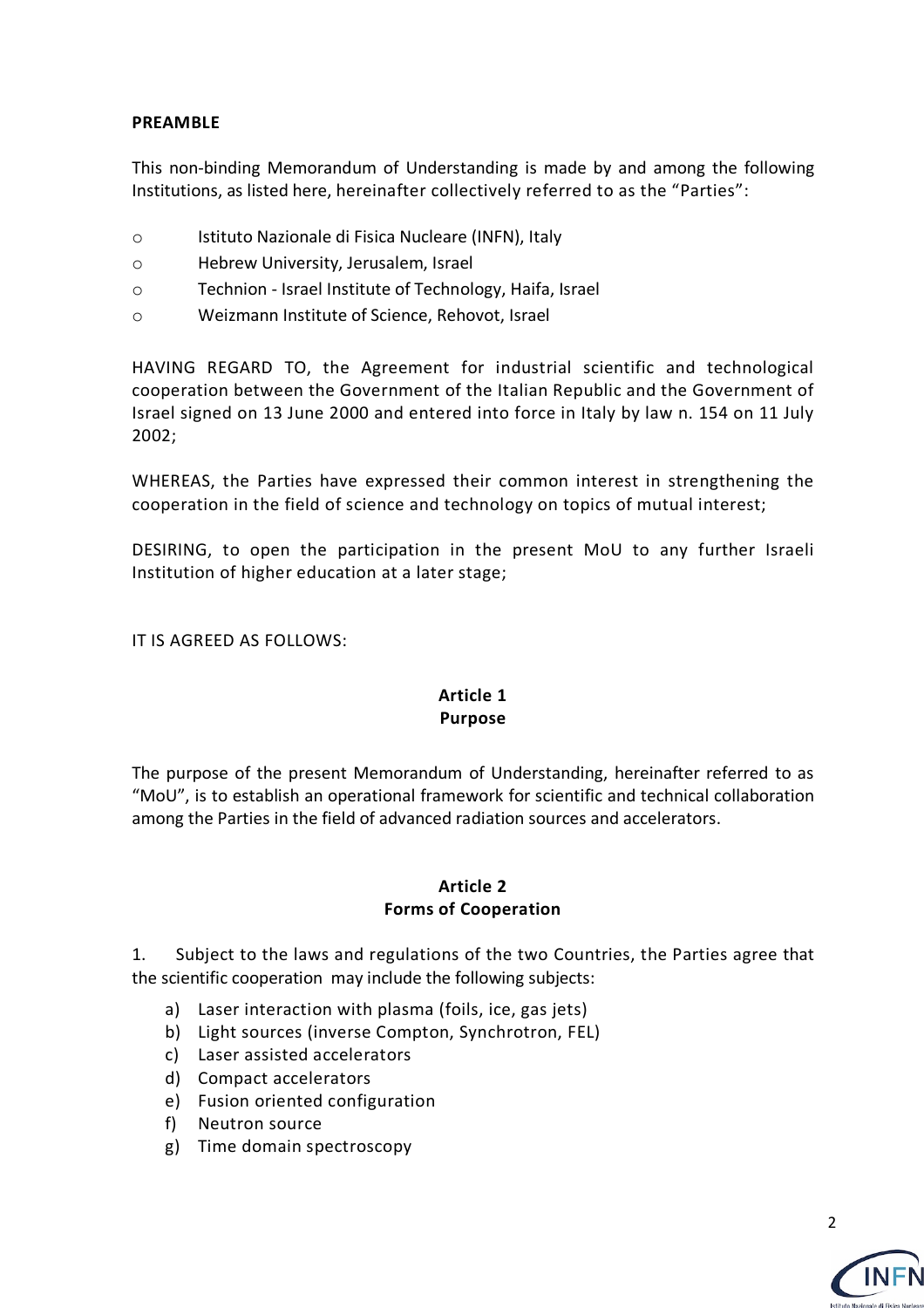New scientific topics may be included in this cooperation program after they have been discussed and approved by the Parties.

2. The collaboration referred to above may be implemented through the following, all subject to each institution's regulations and procedures:

- Exchange of scientific information and technologies;
- Exchange of equipment;
- Exchange of graduate students, junior and senior researchers;
- Organization of seminars and workshops;
- Participation in research programs of mutual interest through specific agreements.

# **Article 3 Monitoring of this MOU**

For the coordination of the activities to be implemented in the framework of this MoU, each Party shall appoint, by an exchange of letters within 30 days from the signature, one Representative to be in charge of coordinating the activities under the present MOU.

# **Article 4 Funding and Resources**

1. The Parties agree to prepare research proposals, to be submitted to respective funding agencies, to support exchange of personnel, to invest in equipment and in research infrastructures of mutual interest,

2. Subject to the availability of appropriate funds, each Party shall normally bear the costs of its own participation in the cooperative activities. Furthermore, each Party covers its own administration costs regarding its contribution to the cooperative activities.

3. The Parties will define the co-participation in European Research Projects of common interest to be presented for funding.

4. Persons involved in the cooperative activities under this MoU will have insurance cover at their own expenses or chargeable to their own Institution.

5. All the initiatives described under the present MoU shall be carried out in full compliance with the laws and regulations of each country and of each institution, and in observance of the international obligations, including those arising from the membership of Italy to the European Union.

#### **Article 5 Intellectual Property**

The intellectual property arising from the execution of the joint research activity shall be

3

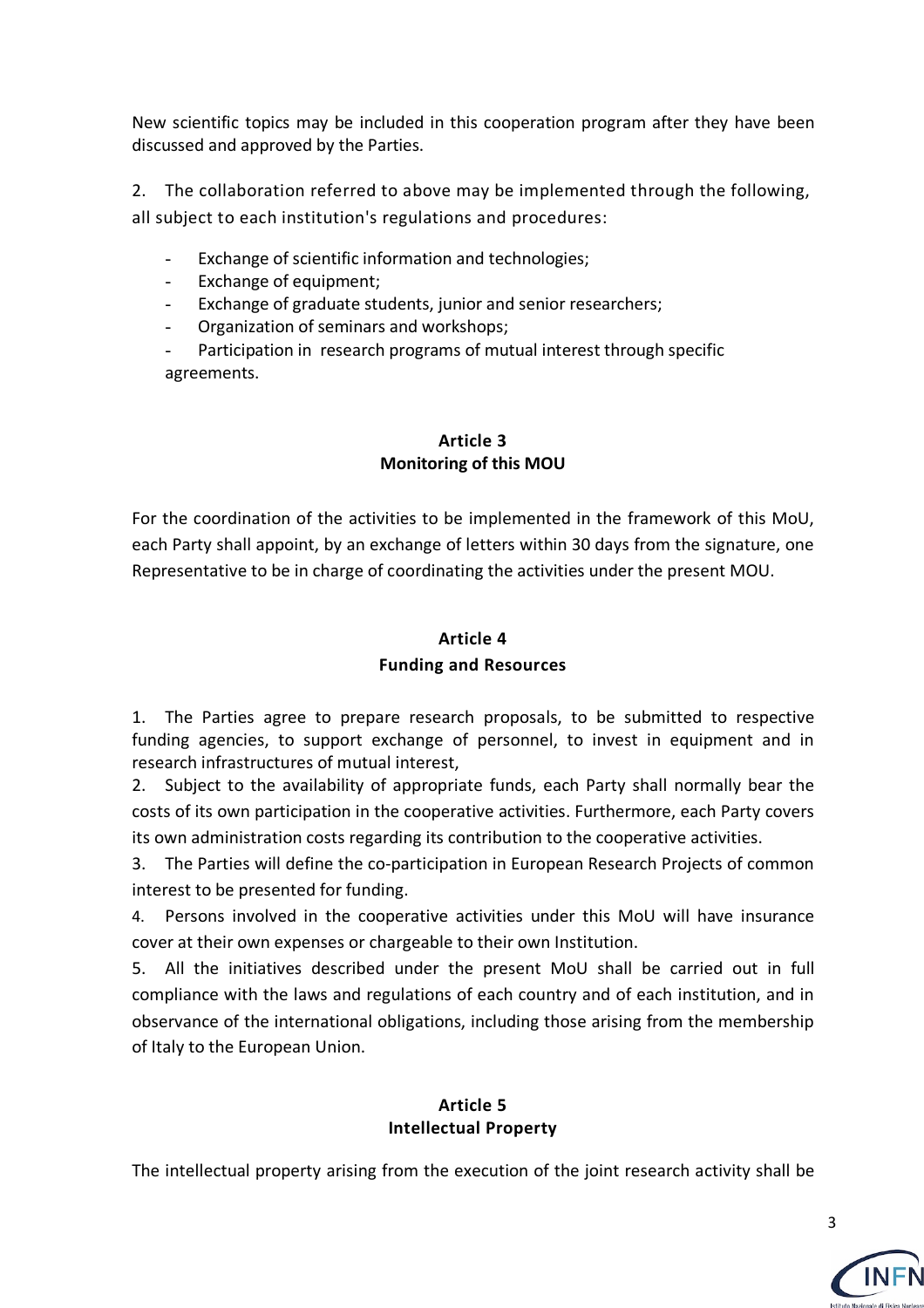regulated through specific Agreements among the Parties.

## **Article 6 Confidentiality**

All information held by each Party prior to or outside of the joint research and provided to the other Parties under this MoU shall remain the property of the providing Party. The receiving Party shall not disclose the information to any third Party and shall not use it for any purpose other than the joint research under this MoU without prior written approval from the providing Party.

## **Article 7 Disputes**

The Parties shall do their utmost to settle amicably any differences and difficulties which may arise during the cooperation.

# **Article 7 Entry into force and validity**

The present MoU is concluded for a period of five (5) years and shall enter into force on the date of signature by the duly authorized representatives of the Parties. The Parties may agree to amend the present MoU at any time. Any of them can terminate it by a written correspondence to the other Party six months in advance. The Parties may wish to renew the present MoU according to their internal procedures.

# **Article 8 Accession of new Parties**

After the entry into force of this MoU, any Party may accede thereto with the consent of all the existing Parties upon conditions negotiated between them. The conditions of accession shall be the subject of a specific Addendum between the existing Parties and the acceding Institution.

This MoU is drawn up and executed in English, in one original document.

4